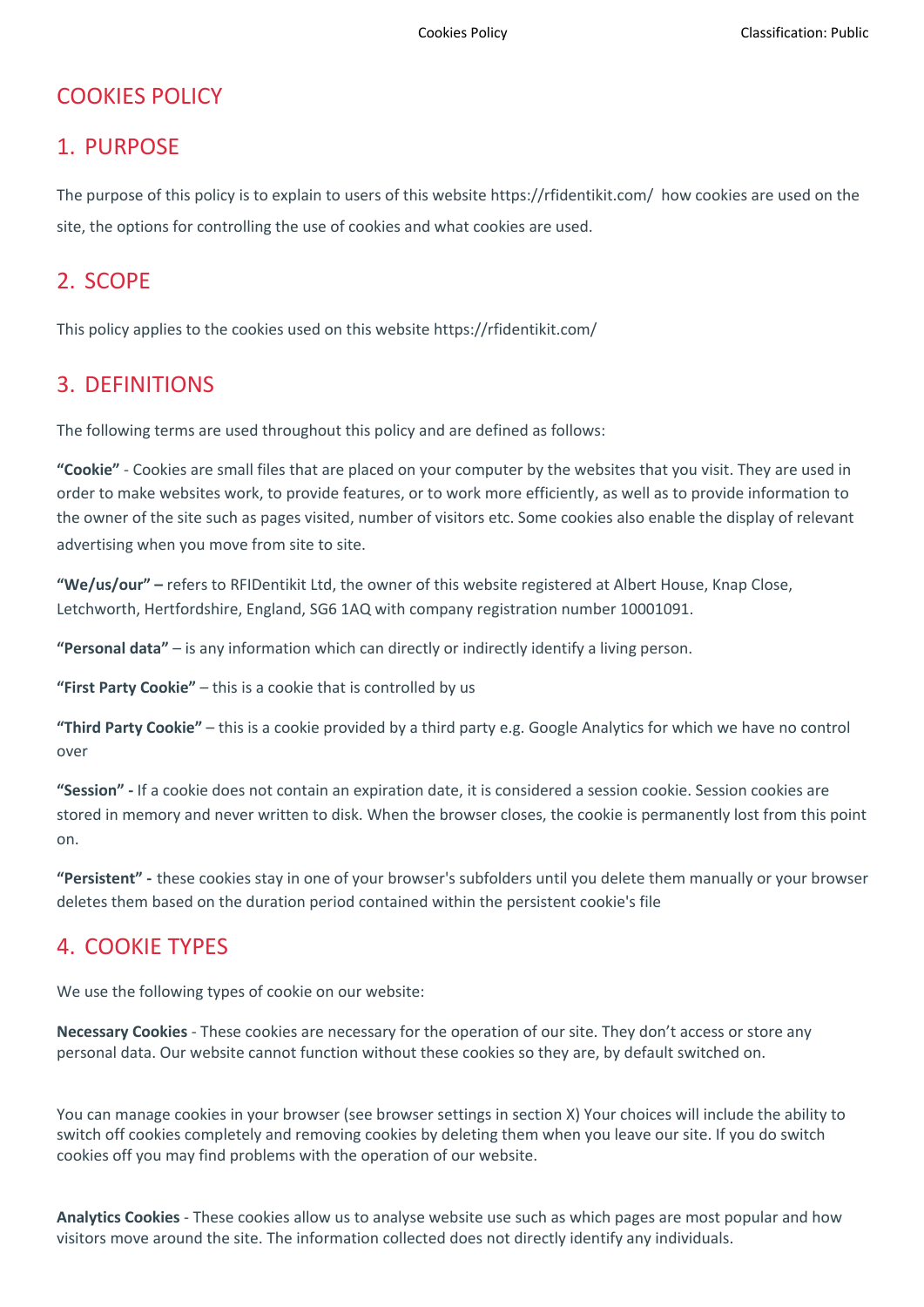You can control whether you want to accept the use of these cookies via the cookie consent options on the website.

**Functionality Cookies** – These cookies allow us to recognise you when you return to our website. They enable us to personalise content for you and remember preferences you may have set on your last visit.

You can control whether you want to accept the use of these cookies via the cookie consent options on the website.

**Performance/statistics cookies-** These cookies collect information about how you use our website (e.g. which Internet browser you use, how often you visit our website, which pages you open, or how long you stay on our website). These cookies do not store any information that enables visitors to be personally identified. The information collected with the help of these cookies is aggregated, and thus anonymous.

**Marketing Cookies** - these cookies allow us to provide personalised and relevant services or advertising to our visitors, and to assess the effectiveness of our digital marketing activities. We also use these cookies to enable third party 'plug-ins' like social media sharing and like buttons. They also enable us to play video content.

You can control whether you want to accept the use of these cookies via the cookie consent options on the website.

# 5. COOKIE DETAILS

### 5.1 NECESSARY COOKIES

| <b>Cookie Name</b> | 1 <sup>st</sup> or 3 <sup>rd</sup> Party | <b>Duration</b> | Purpose |
|--------------------|------------------------------------------|-----------------|---------|
|                    |                                          |                 |         |
|                    |                                          |                 |         |
|                    |                                          |                 |         |

#### 5.2 ANALYTIC COOKIES

| <b>Cookie Name</b> | 1 <sup>st</sup> or 3 <sup>rd</sup> Party | <b>Duration</b> | Purpose |
|--------------------|------------------------------------------|-----------------|---------|
|                    |                                          |                 |         |
|                    |                                          |                 |         |
|                    |                                          |                 |         |